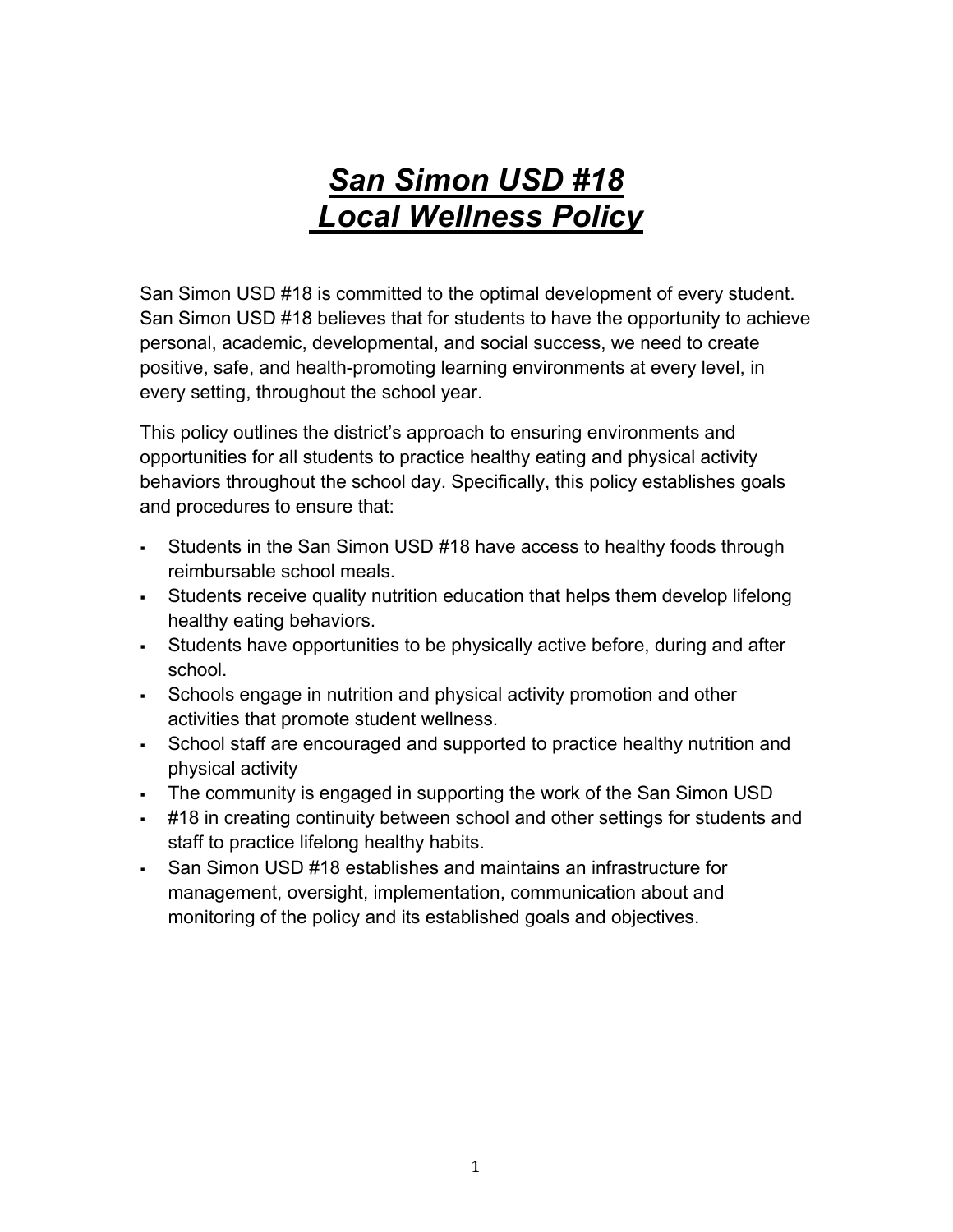# *I. School Wellness Committee (SHAC)*

The SSUSD #18 school wellness committee will meet at least four times per year to establish goals for and oversee school health and safety policies and programs, including development, implementation and periodic review and update of this school wellness policy.

| <b>Name</b>            | <b>Title / Relationship to</b><br>the School or District | <b>Email address</b>     | Role on<br><b>Committee</b>                                                   |
|------------------------|----------------------------------------------------------|--------------------------|-------------------------------------------------------------------------------|
| Heather<br>Lentz       | Teacher/Parent                                           | hlentz@sansimon.org      | Assists in the<br>nutrition<br>education                                      |
| Lynn<br><b>Perkins</b> | <b>Health Aide</b>                                       | lespinosa@sansimon.org   | Assists in the<br>evaluation of<br>the wellness<br>policy & staff<br>wellness |
| Julia<br>Gamboa        | <b>Food Service</b>                                      | jgamboa@sansimon.org     | Wellness policy<br>implementation,<br>nutrition<br>promotion                  |
| Jason<br>Jones         | <b>PE Teacher</b>                                        | jjones@sansimon.org      | Assists with<br>physical activity<br>promotion                                |
| Gail<br>Smith          | Technology/Community<br>Member                           | gjorgenson1@sansimon.org | Community<br>involvement &<br>public outreach                                 |
| Donna<br>Lewis         | Administrative<br>Assistant                              | dlewis@sansimon.org      | Wellness policy<br>implementation,<br>updates &<br>triennial<br>assessments   |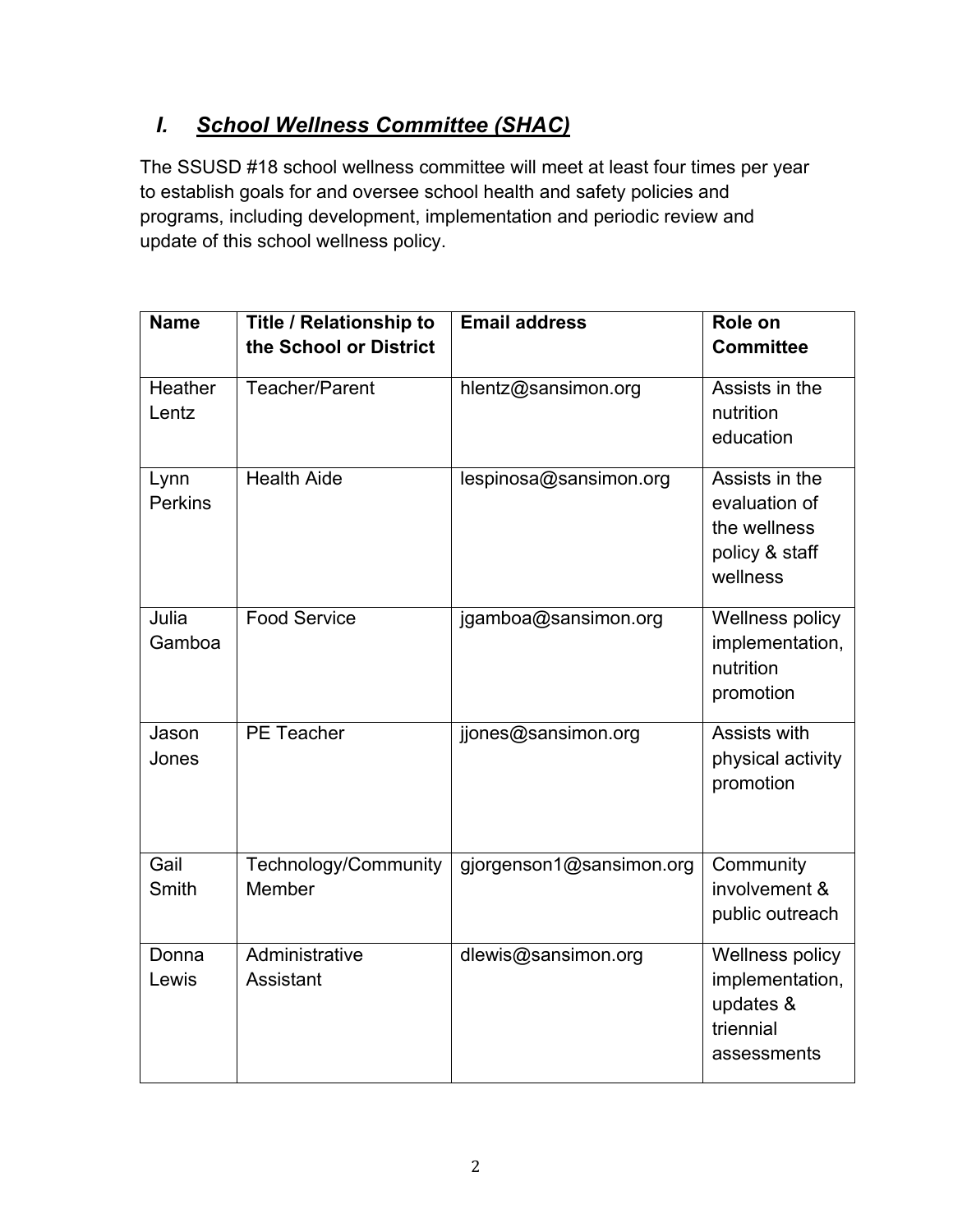| Rose           | <b>Business Manager</b> | rrrothpletz@sansimon.org | Expenses &                 |
|----------------|-------------------------|--------------------------|----------------------------|
| Rothpletz      |                         |                          | Recordkeeping              |
| Hollie<br>Keil | <b>Student</b>          | hkeil@sansimon.org       | <b>Student</b><br>Outreach |

# *II. Wellness Policy Implementation, Evaluation and Communication*

- SSUSD #18 has established a School Wellness Committee.
- The School Wellness Committee has been formed by teachers, health aide, food service, parents, PE teacher, community members, students, & administration.
- The Administrative Assistant along with the Food Service Director will ensure that the Local Wellness Policy is implemented, updated, and the triennial assessment is recorded every three years.
- Updates and assessments of the local wellness policy implementation will be reported by the Administrative Assistant to the Superintendent, School board and the School Wellness Committee with suggestions and recommendations for improvement.
- School Wellness Committee meetings will be posted with dates and times on the SSUSD #18 website and at the local post office. All meetings are open to the public.
- SSUSD #18 encourages parents and public involvement in activities through newsletters and flyers.
- The Local Wellness Policy will be posted to the school website.
- The School Wellness Committee will present a report to the school board when updates and assessments are completed.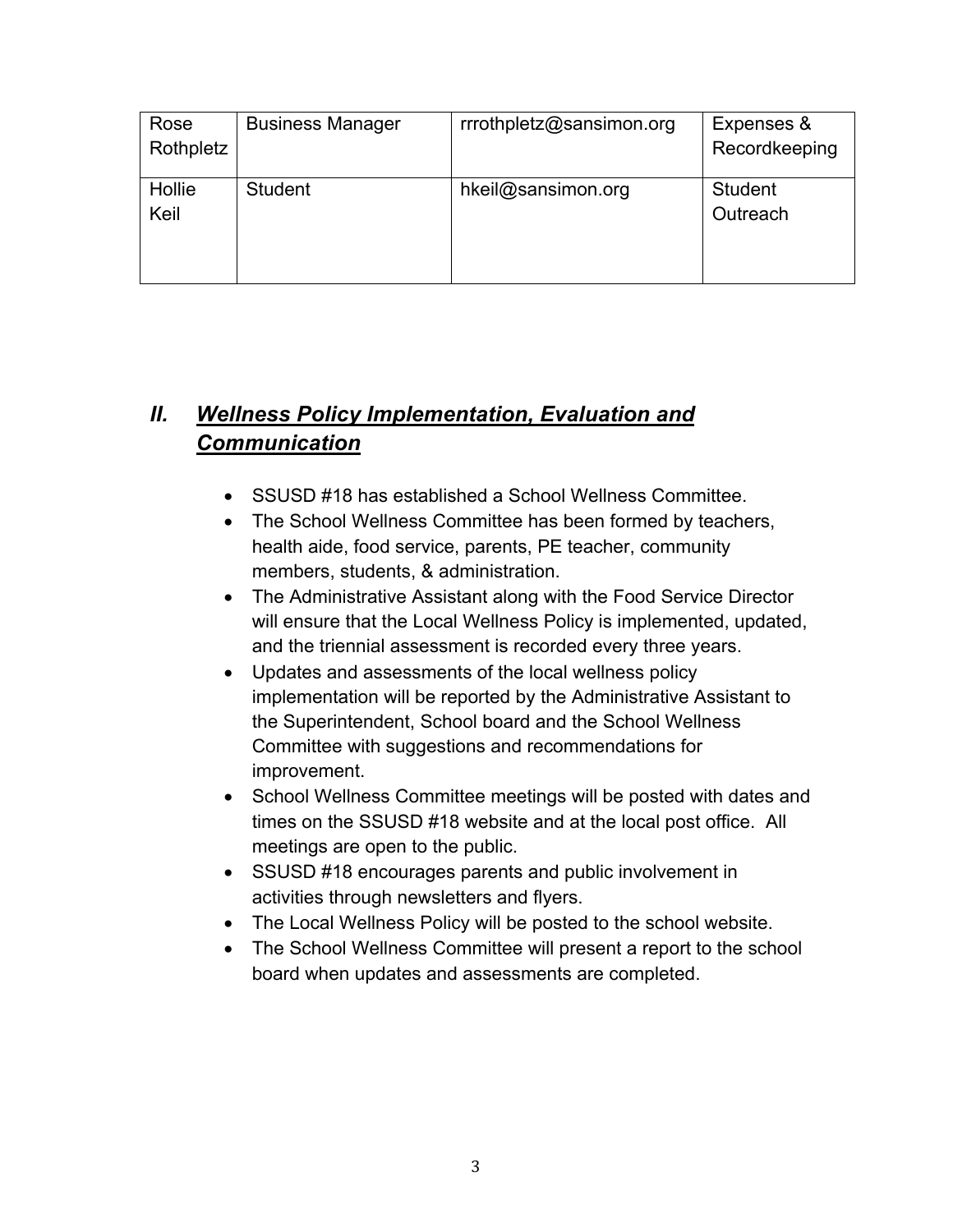## *III. Standards for USDA Child Nutrition Programs*

SSUSD #18 is committed to serving healthy meals to children, with plenty of fruits, vegetables, whole grains, and fat-free and low-fat milk; that are moderate in sodium, low in saturated fat, and have zero grams *trans* fat per serving (nutrition label or manufacturer's specification); and to meeting the nutrition needs of school children within their calorie requirements. The school meal programs aim to improve the diet and health of school children, help mitigate childhood obesity, model healthy eating to support the development of lifelong healthy eating patterns and support healthy choices while accommodating cultural food preferences and special dietary needs.

SSUSD #18 participates in USDA child nutrition programs, including the National School Lunch Program (NSLP), and the School Breakfast Program (SBP). SSUSD #18 is committed to offering school meals through the NSLP and SBP programs, that:

- Are accessible to all students;
- Are appealing and attractive to children;
- Are served in clean and pleasant settings;
- Meet or exceed current nutrition requirements established by local, state, and Federal statutes and regulations. (The District offers reimbursable school meals that meet USDA nutrition standards.)
- Promote healthy food and beverage choices using at least six of the following Smarter Lunchroom techniques:
	- <sup>−</sup> Sliced or cut fruit is available daily.
	- <sup>−</sup> All staff members, especially those serving, have been trained to politely prompt students to select and consume the daily vegetable options with their meal.
	- <sup>−</sup> White milk is placed in front of other beverages in all coolers.
	- <sup>−</sup> Student surveys and taste testing opportunities are used to inform menu development,
	- <sup>−</sup> Student artwork is displayed in the service and/or dining areas.
	- <sup>−</sup> Daily announcements are used to promote the menu.
- Menus will be posted on the SSUSD #18 website including civil rights information. Nutrient content and ingredients are available.
- SSUSD #18 child nutrition program will accommodate students with special dietary needs.
- § Students will be allowed at least 10 minutes to eat breakfast and at least 20 minutes to eat lunch, counting from the time they have received their meal and are seated.
- Students are served lunch at a reasonable and appropriate time of day.
- § Lunch will follow the recess period to better support learning and healthy eating.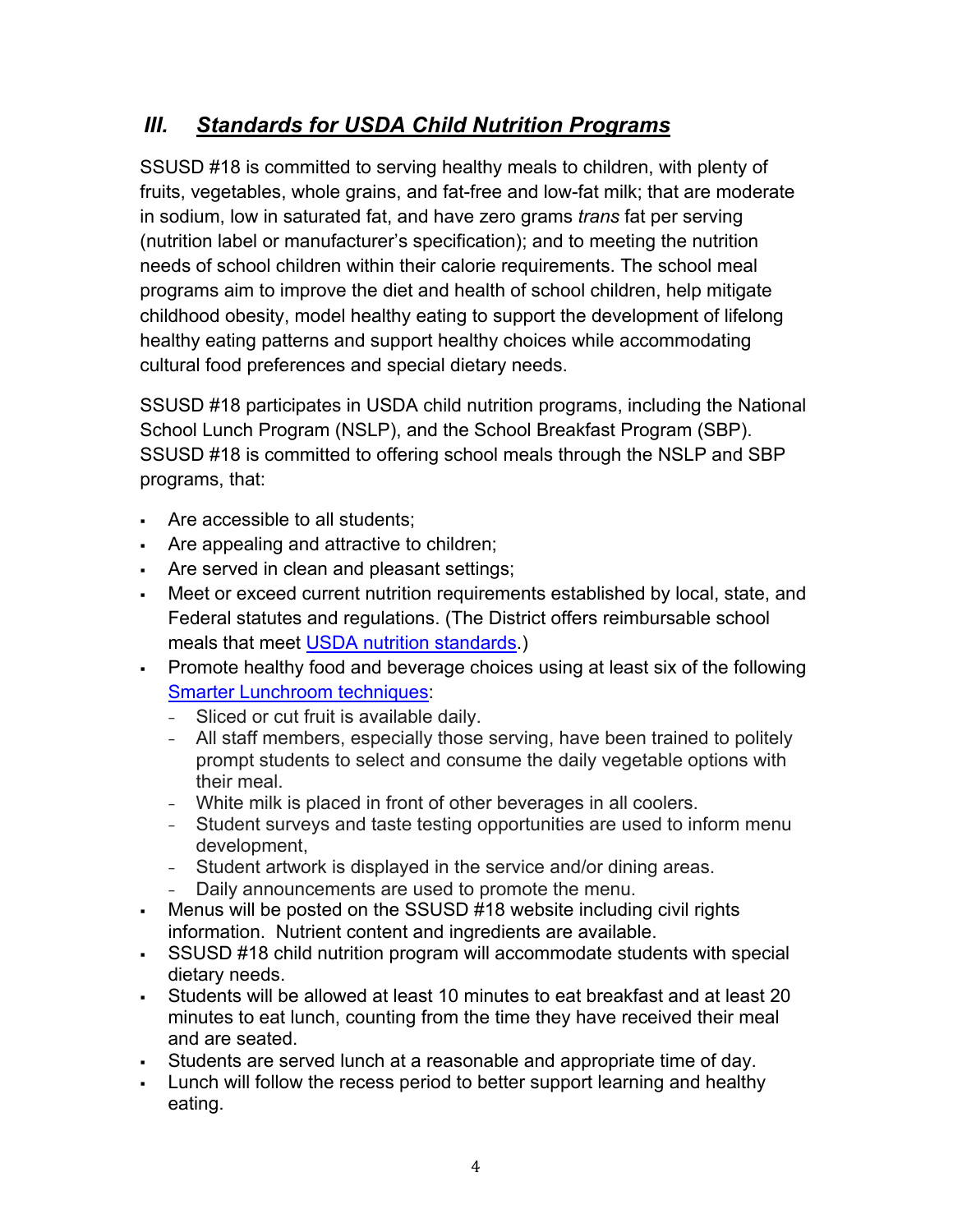## *Staff Qualifications and Professional Development*

All school nutrition program directors and staff will meet or exceed hiring and annual continuing education/training requirements in the USDA professional standards for child nutrition professionals. These school nutrition personnel will refer to USDA's Professional Standards for School Nutrition Standards website to search for training that meets their learning needs.

## *Water*

To promote hydration, free, safe, unflavored drinking water will be available to all students throughout the school day. SSUSD #18 will make drinking water available where school meals are served during mealtimes.

- § *A water station with cups is available in the cafeteria and all classrooms.*
- Students will be allowed to bring and carry (approved) water bottles filled with only water.

# *Nutrition Standards for Competitive and Other Foods and Beverages*

- SSUSD #18 will promote the concept that healthy snacks be brought to the classroom celebrations. There is a list of healthy snacks available that can be sent home to help parents and community meet the Healthy Snack Standards.
- Further information on resource material and guidelines for Smart Snacks can be found at www.fns.usda.gov/healthierschoolday/tools-schoolsfocusing-smart-snacks.

## *Nutrition Education*

SUSD #18 will teach, model, encourage and support healthy eating by all students and will provide nutrition education and engage in nutrition promotion that:

- Is designed to provide students with the knowledge and skills necessary to promote and protect their health;
- Is part of not only health education classes, but also integrated into other classroom instruction through subjects such as math, science, language arts, social sciences and elective subjects;
- § Includes enjoyable, developmentally appropriate, culturally relevant and participatory activities, such as cooking demonstrations or lessons, promotions, taste-testing, farm visits and school gardens;